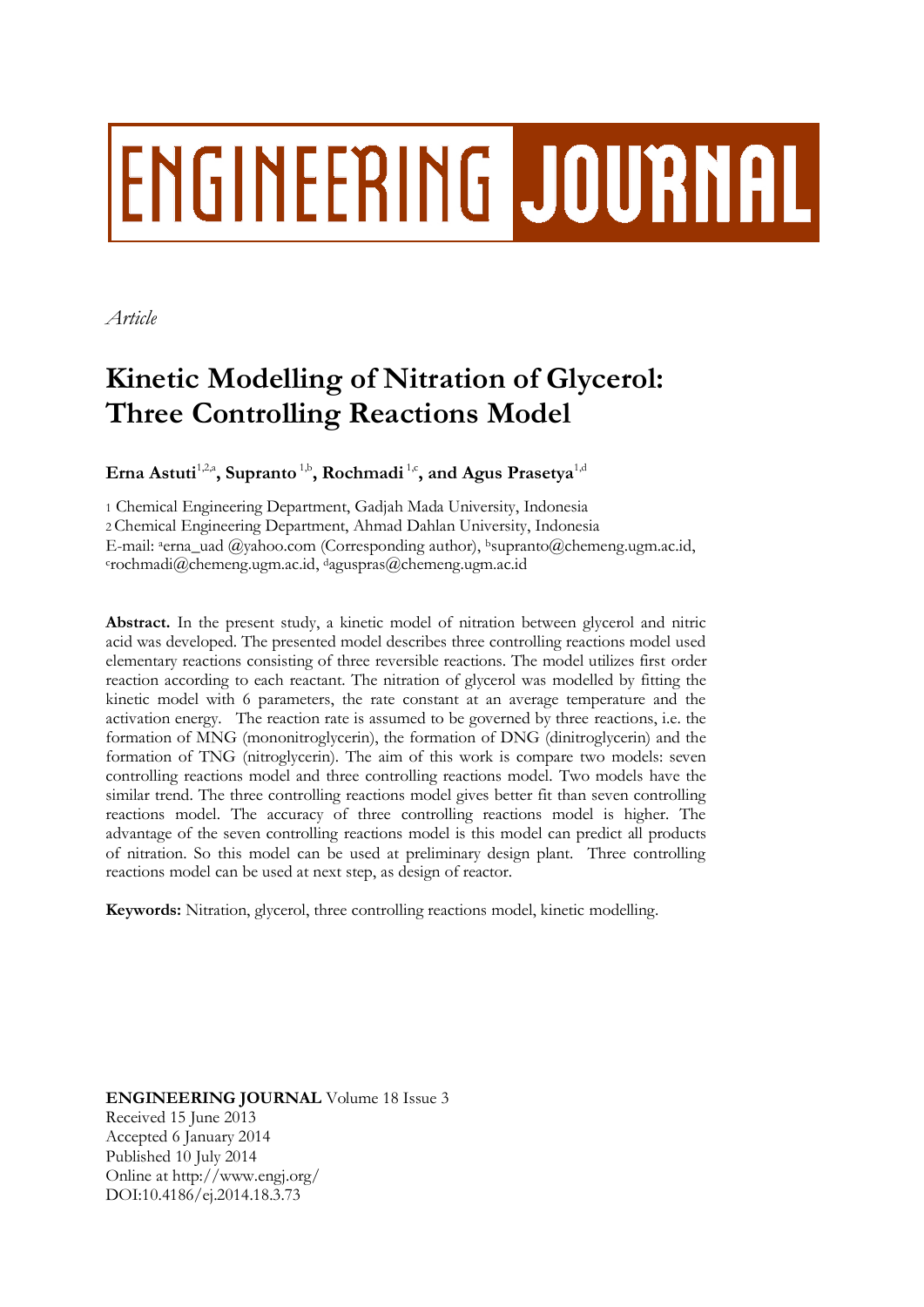## **1. Introduction**

Polyglycidyl nitrate (PGN) is an energetic polymer [1]. Energetic polymers are polymeric compounds that contain energetic functional groups, such as the azido group (-N3), nitro group (C-NO2), nitrato group (O-NO2), nitramino group (N-NO2), or the less common difluroamino group (-NF2) [2]. This polymer can be used as a binder in propellant and explosives to increase the explosive power in comparison with inert binders. Provatas [3] stated that PGN is the most energetic polymer. Willer and McGrath [4] made propellant with composition: PGN as binder of  $60 - 85\%$  b/b, ammonium nitrate as oxidiser and a little amount of aluminium and or boron as additive. Willer and McGrath [5] used magnesium as additive. Talawar et al. [2] explained that this polymer has nitrato group. It made this compound as the promising polymer. Higsmith et al. [6] proposed process for producing PGN from glycerol. This process comprise three reactions i.e. nitration, cyclization and polymerization. Reaction time of nitration is longest than the other reactions.

Basic knowledge of engineering is able to analyze and exploit fundamental reactions in production of polyglycidyl nitrate [7]. This paper focuses in nitration of glycerol. Glycerol is a by-product of the biodiesel production that need to handling immediately so as to not become the waste that polluted the environment [7-8]. Heat of reactions of nitration has known. Gibbs energies, enthalpies and entropies also have known [9]. Gas Chromatography is instrument that mostly used for identified nitroglycerin and its Derivatives [10- 15]. Gas chromatography also can be used to quantify all product of nitration of glycerol [16]. It is necessary to study kinetic parameter of nitration.

At the previous study we proposed kinetic modelling of nitration of glycerol. The kinetic model was developed with seven reversible reactions (see Table 1) and namely as seven controlling reactions model. Nitration of glycerol produces five products: 1-MNG (1-mononitroglycerin), 2-MNG (2 mononitroglycerin), 1,3-DNG (1,3-dinitroglycerin), 1,2-DNG (1,2-dinitroglycerin) and TNG (trinitroglycerin) [6]. The concentration of eight compounds that consisted in nitration could be determined by analyzing the result of GC. The seven reversible reactions are [17]:

| T VILLALIOII TUAULIOII. |                              |                                              |  |
|-------------------------|------------------------------|----------------------------------------------|--|
| Reaction                |                              | Reaction                                     |  |
| number                  |                              |                                              |  |
|                         | $G + HNO3$                   | $\leftrightarrow$ 1 MNG + H <sub>2</sub> O   |  |
| 2                       | $G + HNO3$                   | $\leftrightarrow$ 2 MNG + H <sub>2</sub> O   |  |
| 3                       | $1$ MNG + HNO <sub>3</sub>   | $\leftrightarrow$ 1,3 DNG + H <sub>2</sub> O |  |
| 4                       | $1$ MNG + HNO <sub>3</sub>   | $\leftrightarrow$ 1,2 DNG + H <sub>2</sub> O |  |
| 5                       | $2 MNG + HNO3$               | $\leftrightarrow$ 1,2 DNG + H <sub>2</sub> O |  |
| 6                       | $1,3$ DNG + HNO <sub>3</sub> | $\leftrightarrow$ TNG + H <sub>2</sub> O     |  |
|                         | $1,2$ DNG + HNO <sub>3</sub> | $\leftrightarrow$ TNG + H <sub>2</sub> O     |  |

| Table 1.<br>Nitration reaction. |  |
|---------------------------------|--|
|---------------------------------|--|

Nitration of some compounds has successfully been modelled as first order with respect to each reactant [18-21]. At seven controlling reactions model, the obtained experimental data were treated on the hypothesis that the rate of glycerol nitration was described by first order with respect to each reactant. For many reactions involving multiple steps and pathways, the powers in the rate laws agree with the stoichiometric coefficients indicating a simple kinetic mechanism. The equation rates of nitration are defined as:  $\ddot{\phantom{a}}$ 

$$
-\frac{ac_G}{dt} = k_1 C_G C_{HNO3} + k_2 C_G C_{HNO3} - k_{-1} C_{1MNG} C_{H2O} - k_{-2} C_{2MNG} C_{H2O}
$$
(2)

$$
-\frac{uc_{1MNG}}{dt} = k_{-1}C_{1MNG}C_{H2O} + k_{3}C_{1MNG}C_{HNO3} + k_{4}C_{1MNG}C_{HNO3} - k_{1}C_{G}C_{HNO3} -
$$

$$
k_{-3}C_{1,3DNG}C_{H2O} - k_{-4}C_{1,2DNG}C_{H2O}
$$
\n(3)

$$
-\frac{dC_{2MNG}}{dt} = k_{-2}C_{2MNG}C_{H2O} + k_{5}C_{2MNG}C_{HNO3} - k_{2}C_{G}C_{HNO3} - k_{-5}C_{1,2DNG}C_{H2O}
$$
(4)

$$
-\frac{dC_{1,3DNG}}{dt} = k_{-3}C_{1,3DNG}C_{H2O} + k_6C_{1,3DNG}C_{HNO3} - k_3C_{1MNG}C_{HNO3} - k_{-6}C_{NG}C_{H2O}
$$
(5)

$$
-\frac{ac_{1,2DNG}}{dt} = k_{-4}C_{1,2DNG}C_{H2O} + k_{-5}C_{1,2DNG}C_{H2O} + k_{7}C_{1,2DNG}C_{HNO3} - k_{4}C_{1MNG}C_{HNO3} - k_{5}C_{2MNG}C_{HNO3}
$$
\n
$$
(6)
$$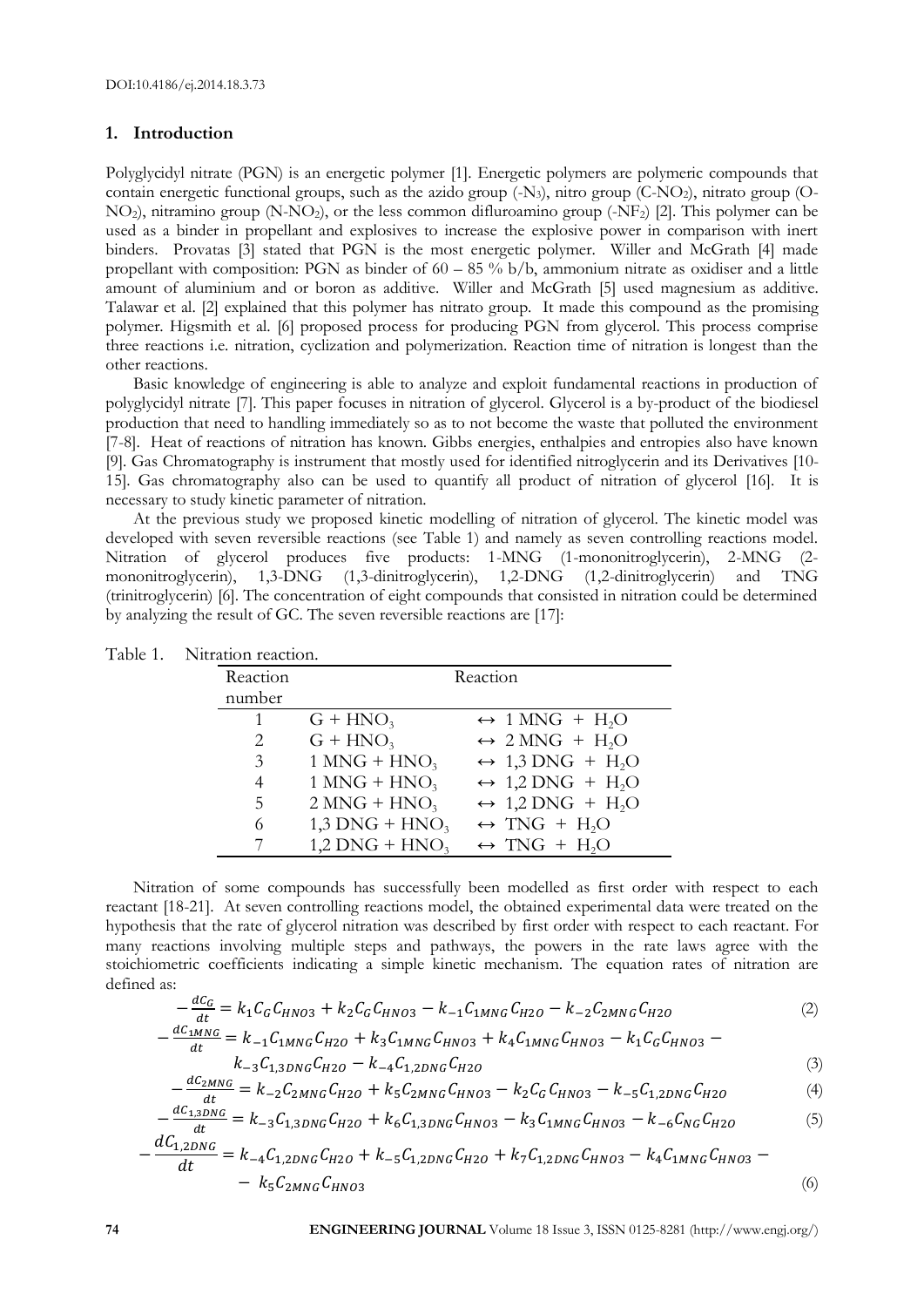$$
-\frac{dC_{NG}}{dt} = k_{-6}C_{NG}C_{H2O} - k_6C_{1,3DNG}C_{HNO3} - k_7C_{1,2DNG}C_{HNO3}
$$
 (7)

 $\frac{\partial u}{\partial t}$   $\frac{\partial u}{\partial t}$   $\frac{\partial u}{\partial t}$   $\frac{\partial u}{\partial t}$   $\frac{\partial v}{\partial t}$  and  $\frac{\partial v}{\partial x}$   $\frac{\partial v}{\partial t}$   $\frac{\partial v}{\partial x}$   $\frac{\partial v}{\partial t}$ . The parameter values describe that the 1<sup>st</sup>, 3<sup>rd</sup>, 5<sup>th</sup> and 7<sup>th</sup> reaction rates are very fast. On the contrary, the 2<sup>nd</sup>, 4<sup>th</sup> and 6<sup>th</sup> reaction rates are slow. The values of kinetic parameters and their 95% confidence intervals at various molar ratio of nitric acid/glycerol can be seen in Table 2.

Table 2. Kinetic parameters for nitration of glycerol calculated with seven controlling reaction model.

| Reaction       | K <sub>ref</sub> , m <sup>3</sup> /mol,s .10 <sup>10</sup> |                    |                           |                                           |
|----------------|------------------------------------------------------------|--------------------|---------------------------|-------------------------------------------|
| number         | 1/1                                                        | 3/1                | 5/1                       | 7/1                                       |
| $\overline{1}$ | 1034134.55±65373133.8<br>3                                 | $5.77 \pm 0.34$    | $15.24 \pm 0.64$          | 235.38±19.03                              |
| $\mathbf{2}$   | $0.02 \pm 0.20$                                            | $0.05 \pm 0.10$    | $1.59 \pm 0.30$           | $4.17 \pm 1.32$                           |
| 3              | 86632.50 ± 313434.38                                       | $80.18 \pm 3.22$   | 117.22±5.72               | 89.97±1.21                                |
| $\overline{4}$ | 3805.42±8375.65                                            | $2.33 \pm 3.65$    | $4.90 \pm 6.89$           | 34.60±8.38                                |
| 5              | $3.72 \pm 156.23$                                          | 59.91±110.02       |                           | 10803.65±150411.43 246130.55± 13263348.16 |
| 6              | $56.82 \pm 13.45$                                          | $0.94 \pm 0.72$    | $2.28 \pm 0.39$           | $1.58 \pm 0.06$                           |
| 7              | 857.40± 282.03                                             | $2.44 \pm 7.34$    | $103.54 \pm 33.07$        | 716.19± 69.27                             |
|                |                                                            |                    | Activation energy, kJ/mol |                                           |
| 1              | 38.10±3692.52                                              | 38.10±4.21         | 38.15±2.56                | 38.12±5.52                                |
| 2              | 117.23 ± 1441.48                                           | 117.23 ± 105.65    | 117.23 ± 11.62            | 117.23± 2.57                              |
| 3              | 58.62± 332.69                                              | $58.62 \pm 3.40$   | 58.69± 3.97               | 58.64± 1.20                               |
| $\overline{4}$ | 31.40±129.65                                               | 31.40 ± 67.81      | 31.40±79.80               | 31.38±12.44                               |
| 5              | 167.47± 3061.09                                            | 167.48±147.73      | 167.48±406.37             | 167.46±880.47                             |
| 6              | $104.67 \pm 32.10$                                         | $104.53 \pm 50.04$ | $104.51 \pm 14.36$        | 104.53± 2.97                              |
| 7              | $71.18 \pm 31.58$                                          | 71.89± 192.41      | 71.90 ± 24.04             | 71.84± 6.61                               |

Table 2 shows in most cases the confidence intervals are small compared to the magnitude of the parameter values, except confidence intervals for cases at molar ratio of 1/1 and reaction (5) at all molar ratio. At these conditions all reactions run very slowly therefore the compositions of nitration products are nearly equal. This caused the kinetic parameters at these conditions appear to be poorly defined.

The data in Table 2 showed that concentration of 2-MNG and 1,2-DNG at the mixture of reactions are very low. The primary hydroxyl group is more reactive than secondary hydroxyl group. Previous studies [22-23] showed that hydroxyl group at secondary position less reactive than primary position because of steric hindrance. Steric hindrance causes the transition state to be higher in energy and raise activation energy of reaction. The reaction that occurs at secondary hydroxyl group is slower than that at primary hydroxyl group. Reaction that nitrate group at first carbon atom is faster than that at secondary carbon atom. The 2nd reaction rate that includes secondary hydroxyl group is very slow, leading to the low concentration of 2-MNG. There are three reasons for low concentration of 1,2-DNG. Firstly in the 4<sup>th</sup>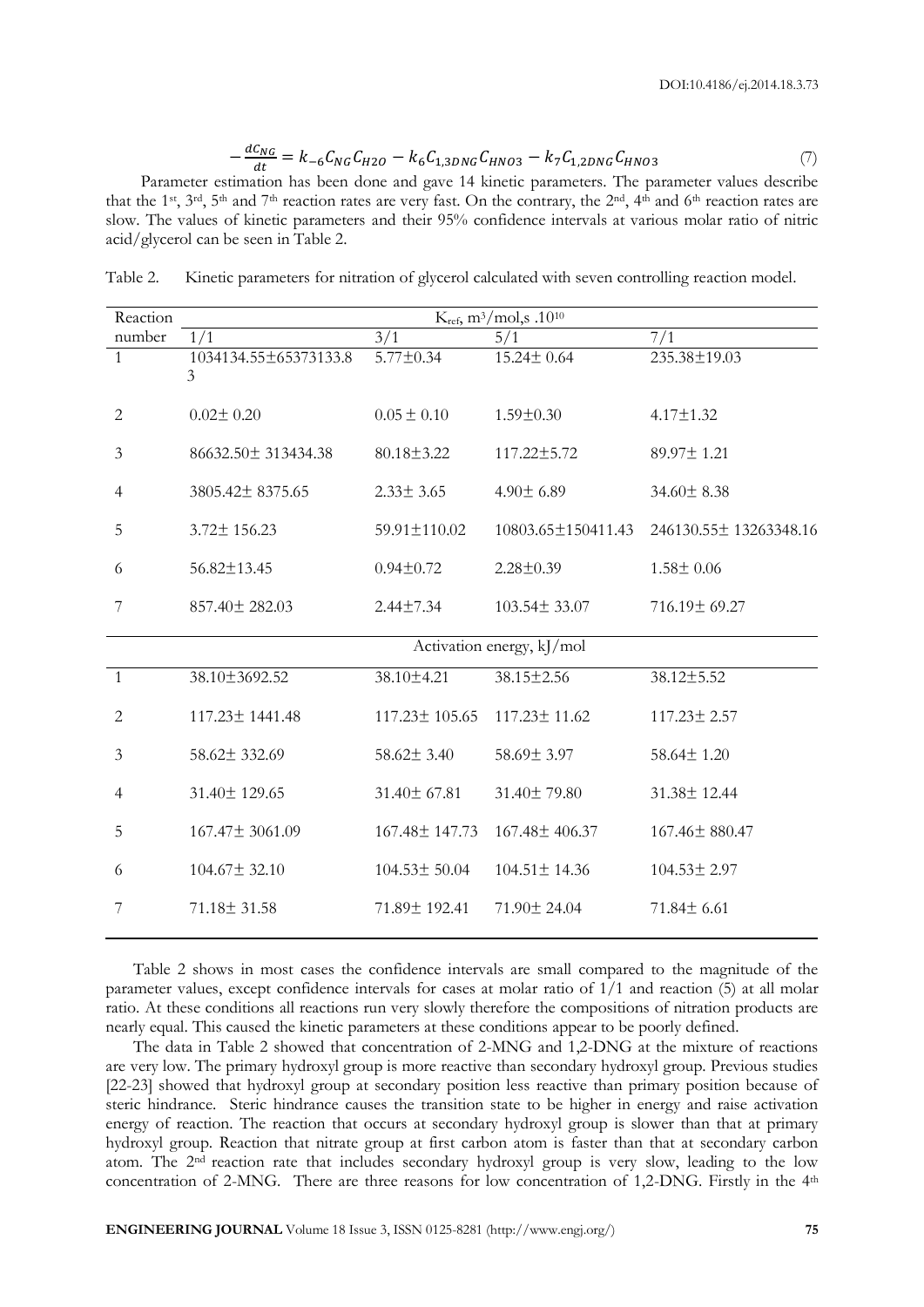reaction, the active functional group is a secondary nitrate group which is more difficult to form. Therefore the formation of 1,2-DNG from 1-MNG was very slow. Secondly even though the reaction rate of  $5<sup>th</sup>$ reaction (the formation of 1,2-DNG from 2-MNG) is fast, however the concentration of 2-MNG is slow which causes low concentration of 1,2-DNG. Thirdly the reaction rate of 7<sup>th</sup> reaction (the formation of TNG from 1,2-DNG) is fast, however the 1,2-DNG disappear very quickly forming TNG.

HYSIS-Aspen data and NIST (National Institute of Standard and Technology) considered that two pair isomers, 1,3-DNG and 1,2-DNG and 1-MNG and 2-MNG, have the same physical properties i.e. boiling point, density, critical temperature, critical pressure etc. Basic characteristic of 1,3-DNG and 1,2-DNG explained that 1,3-DNG and 1,2-DNG have slightly different properties. The NMR spectra of 1,3-DNG and 1,2-DNG is also slightly different [24-25]. Two isomers have different physical properties but the formation of 2-MNG and 1,2-DNG are very low. The reactions that represent nitration of glycerol need to be reviewed. The model can be simplified based on the controlling mechanism. This paper assumed no distinction between two isomers (1-MNG and 2-MNG, 1,3-DNG and 1,2-DNG). The formation of 1- MNG and 2-MNG were regarded as one reaction. Therefore this paper describes kinetic modelling by reducing the reactions involving nitration. The 1st and 2nd reactions were merged into the equation of formation MNG. The 3<sup>rd</sup>, 4<sup>th</sup> and 5<sup>th</sup> reactions were merged into the equation of formation DNG. Furthermore the 6<sup>th</sup> and <sup>7th</sup> reactions were merged into formation of TNG. The three controlling reactions model only considered three compounds as product of nitration, i.e. MNG, DNG and TNG. Nitration reaction proposed is a reaction in series as follows:

| tion reaction (three controlling reactions model). |               |          |                                          |  |
|----------------------------------------------------|---------------|----------|------------------------------------------|--|
|                                                    | Number        | Reaction |                                          |  |
|                                                    | $\sim$ 1      |          | $G + HNO3 \rightarrow MNG + H2O$         |  |
|                                                    |               |          | $MNG + HNO_3 \leftrightarrow DNG + H_2O$ |  |
|                                                    | $\mathcal{Z}$ |          | $DNS + HNO_3 \leftrightarrow TNG + H_2O$ |  |

Table 3. Nitration Reaction Controller

where DNG=1,3-DNG+1,2-DNG; MNG=1-MNG+2-MNG

The model then considers the following reaction rates:  $AC$ 

 $\boldsymbol{d}$ 

$$
-\frac{ac_G}{dt} = k_1 C_G C_{HNO3} - k_{-1} C_{MNG} C_{H2O}
$$
  

$$
\frac{dC_{HNO3}}{dt} = k_1 C_G C_{HNO3} + k_2 C_{MNG} C_{HNO3} + k_3 C_{DNG} C_{HNO3} - k_{-1} C_{MNG} C_{H2O} - k_{-2} C_{DNG} C_{H2O} -
$$
 (8)

$$
-\frac{uc_{HNO3}}{dt} = k_1 C_G C_{HNO3} + k_2 C_{MNG} C_{HNO3} + k_3 C_{DNG} C_{HNO3} - k_{-1} C_{MNG} C_{H2O} - k_{-2} C_{DNG} C_{H2O} - k_{-3} C_{MNG} C_{H2O}
$$
\n
$$
(9)
$$

$$
\frac{C_{MNG}}{dt} = k_{-1}C_{MNG}C_{H2O} + k_{2}C_{MNG}C_{HNO3} - k_{1}C_{G}C_{HNO3} - k_{-2}C_{DNG}C_{H2O}
$$
(10)

$$
\frac{dC_{DNG}}{dt} = k_{-2}C_{DNG}C_{H2O} + k_3C_{DNG}C_{HNG3} - k_2C_{MNG}C_{HNG3} - k_{-3}C_{TNG}C_{H2O}
$$
(11)

$$
-\frac{dC_{NG}}{dt} = k_{-3}C_{TNG}C_{H2O} - k_3C_{DNG}C_{HNO3}
$$
\n(12)

$$
-\frac{dC_{H2O}}{dt} = -k_1 C_G C_{HNO3} - k_2 C_{MNG} C_{HNO3} - k_3 C_{DNG} C_{HNO3} + k_{-1} C_{MNG} C_{H2O} + k_{-2} C_{DNG} C_{H2O} + k_{-3} C_{TNG} C_{H2O}
$$
\n
$$
(13)
$$

The nitration of glycerol was modelled by fitting the kinetic model with 6 parameters, The rate constant ( $k_{ref,1}$  -  $k_{ref,3}$ ) and the activation energy ( $E_{a,1}$  -  $E_{a,3}$ ). All parameters were calculated at an average temperature,  $T_{ref}$ , of 20 °C.

The Arrhenius equation for the forward and backward reactions was:

$$
k_i = k_{ref,i} e^{\frac{E_{Ai}}{R} \left(\frac{1}{T_{ref}} - \frac{1}{T}\right)}
$$

$$
k_{-i} = \frac{k_i}{K_i}
$$
(14)

where  $k_i$  is the rate constant and  $K_i$  the equilibrium constant at temperature T. Kazakov et al. [17] mentioned the equilibrium constants of all the reactions of nitration at different temperature and different nitric acid concentration. Experimental works also derived equilibrium constants for each experiment. The data indicates that Kazakov's constants do not fit properly. The backward reactions for each reaction were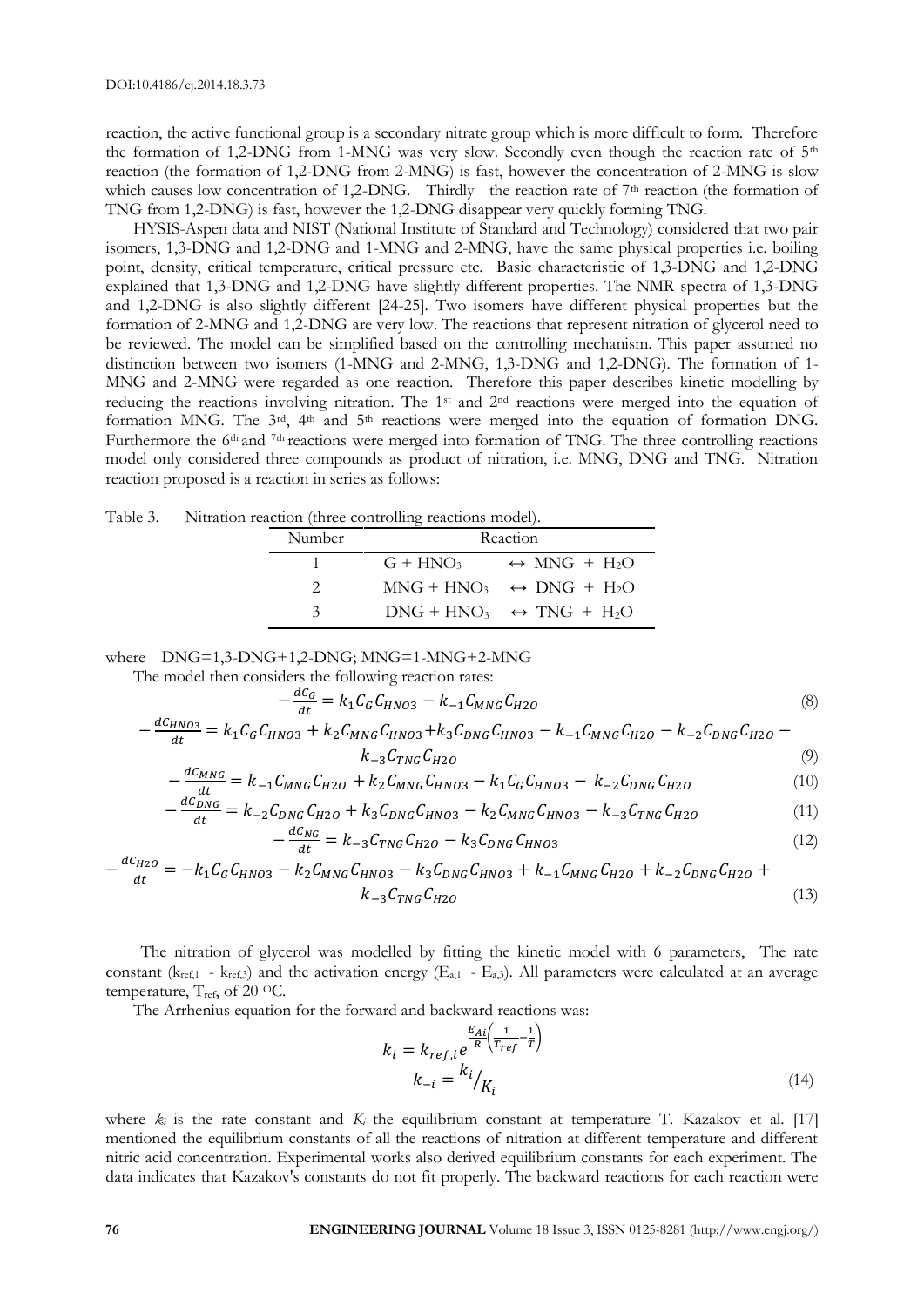calculated using the equilibrium constants that were obtained from experiments. The parameter estimation was performed with the objective function of minimizing was the residual sums of squares of errors (SSE) for the measured concentrations of glycerol, MNG, DNG and TNG. Since steady reaction conditions were not reached immediately the first measured data point was used as a starting value when solving the differential equations describing the reactions. However, this value is also prune to measurement errors and parameters  $\overline{P}_i$  was introduced to estimate the true initial condition. A least squares minimization with respect to these parameters was also introduced.

$$
SSE = \sum_{i} \frac{(Y_{calc,i} - Y_{dat,i})^2}{(MeanY_{dat,i})^2} + \sum_{i} \frac{(P_i - Y_{init,i})^2}{(MeanY_{dat,i})^2}
$$
(15)

The weight factor  $(MeanY_{dat,i})^2$  is to normalize the residual sum of squares assuming constant relative error in the concentration measurements. The lsqnonlin function with solver ode 15s in MATLAB 7.1 was used to obtain  $k_{ref,i}$  and  $E_{Ai}$ . The relative errors of all concentrations of nitration product were calculated with this equation:

$$
relative\ error = \sum \frac{Y_{calc,i} - Y_{dat,i}}{Y_{dat,i}}\tag{16}
$$

# **2. Experimental Setup**

The reactants used in the experiments are glycerol of ≥99% purity from Sigma-Aldrich, nitric acid (for analysis EMSURE® ACS, Reag. Ph Eur) of 69% purity from Merck and 1,2-dichloroethane (ACS reagent) of purity ≥99.0% from Sigma-Aldrich.

Experiments were carried out in a 5 cm<sup>3</sup> flask that was immersed in cooling bath. Glycerol with a certain weight was placed in flask and was diluted with an equal volume of 1,2 dichloroethane and cooled to reaction temperature. Cooled nitric acid was added. The flask equipped with nitrogen purge for stirring. A thermocouple monitored the temperature in the flask. Samples were taken in time intervals between 45-60 minutes, 10 samples in each experiment.

#### **2.1. Analytical Methods**

Samples were analyzed with gas chromatography (430 GC, Bruker), equipped with flame ionization detector. The column was a VF-1 ms 30m x 0.25 mm, ID DF=1 capillary column from Factor Four. The injector and detector temperature were maintained at 175 <sup>o</sup>C and 225 <sup>o</sup>C, respectively. The oven temperature was kept at 60 <sup>O</sup>C during injection, after that increase to 140 <sup>O</sup>C and stabile at that temperature. Chromatogram were recorded by computer that used Galaxies Chromatography System version 1.9.302.952 and gave the percent mass of 1-MNG, 2-MNG, 1,3-DNG, 1,2-DNG, TNG and glycerol of each samples, respectively.

A sampling procedure was developed to minimize the time between sampling and GC analysis and to be as reproducible as possible. Still the measured concentrations show large scattering.

#### **3. Results and Discussion**

The nitration between glycerol and nitric acid was modeled by three controlling reactions model. Figure 1 shows the comparison between the experimental data and calculated data points of the four compounds that are involved in seven controlling reactions model and three controlling reactions model.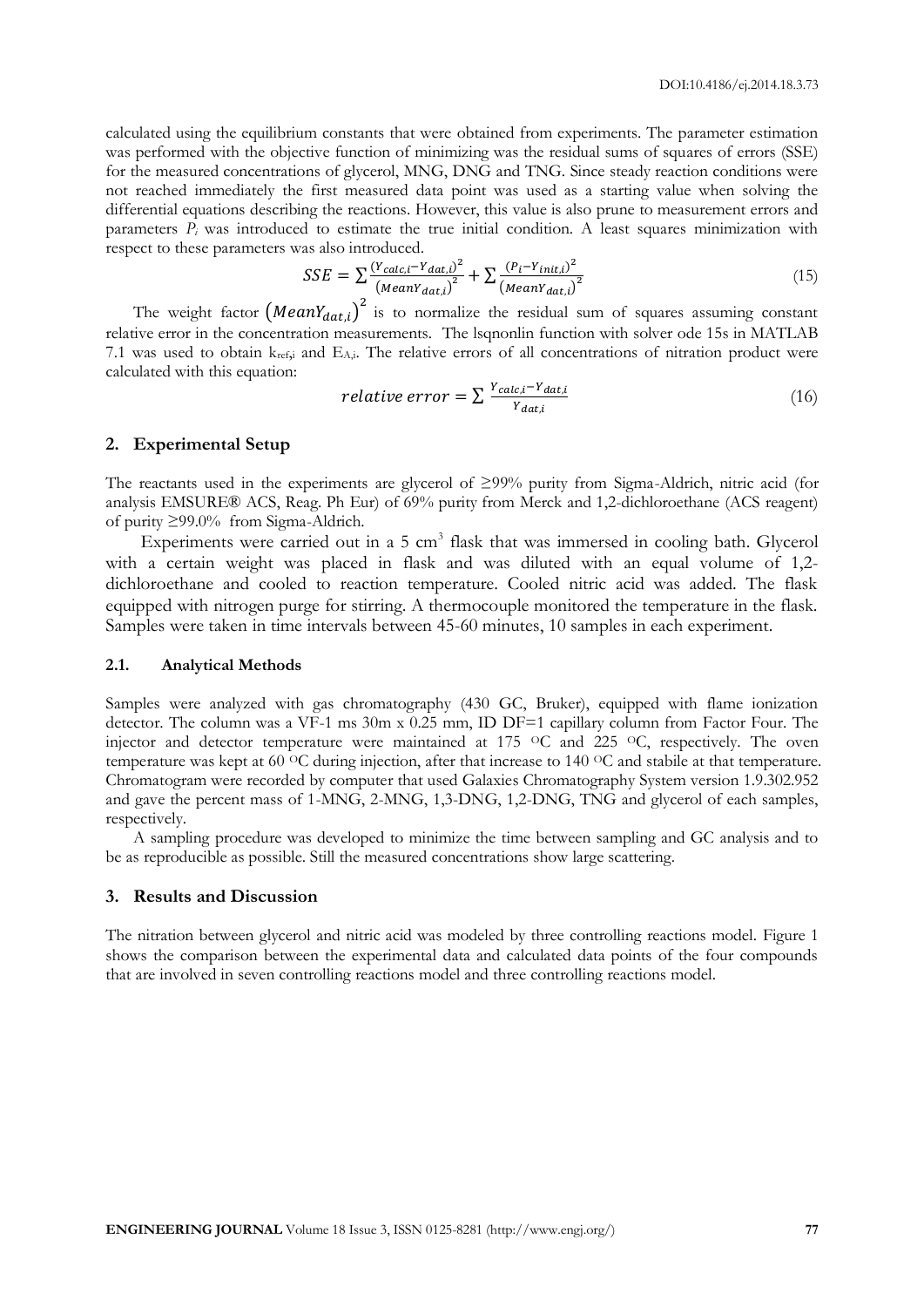

Fig. 1. Ratio  $C_i/C_{G_i}$  of all products for nitration of glycerol at nitric acid of 69%, molar ratio (nitric acid/glycerol) 3/1 and temperature of reaction of 15 OC

The comparison between experimental data and calculated data of all compounds indicates that calculated data adequately fit the experimental data. Seven controlling reactions model and three controlling reactions model have the similar trend. The accuracy of two models is almost the same at the process condition reviewed. Calculation of three controlling reactions model can be done easier and faster than seven controlling reactions model. Three controlling reactions model can be used for practical purposes as design of reactor. On the other hand we can identify all products which can be synthesized from nitration by seven controlling reactions model. There are 2 pairs of isomer compounds (1-MNG and 2-MNG, 1,2-DNG and 1,3-DNG) and final product, TNG as the nitration products. The concentrations of all products can be known with seven controlling reactions model; therefore this model can be used at preliminary design plant.

Experimental works were done with reaction temperature of 10 to 30  $^{\circ}$ C. The influence of temperature to the conversion of DNG can be seen in Fig. 2.



Fig. 2. The  $C_{\text{DNS}}/C_G$ , at difference temperatures (nitric acid of 69%, molar ratio of 3/1).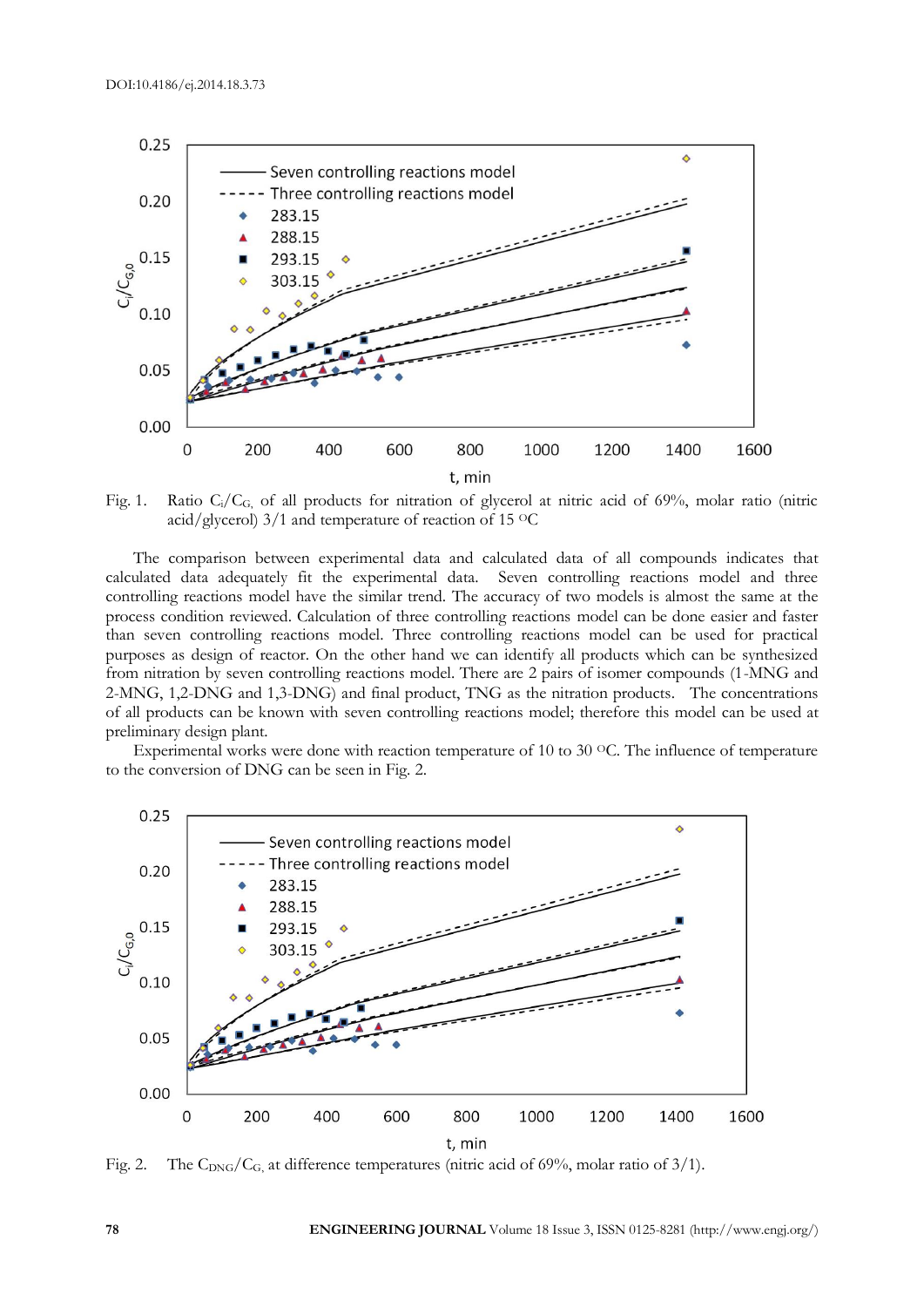An increase in temperature has tendency to increase the reaction rate. As a consequence the conversion of DNG also increases. This phenomenon can be seen in the result of estimation using both seven controlling reactions and three controlling reactions. Seven controlling reactions is suitable for hightemperature reaction while three controlling reactions is suitable for low-temperature reaction, as seen in Fig. 2.



Fig. 3. The conversion of DNG at various mole ratio ( nitric acid of 69%, temperature of 20 C).

Experiments were carried out at molar ratio of nitric acid to glycerol 1/1 to 7/1. Figure 3 shows that increase in mole ratio will increase the concentration of nitric acid in the system. Increasing mole ratio clearly increased the  $C_i/C_{G,0}$  of DNG. The seven controlling reactions model is appropriate at molar ratio of  $1/1$  to  $5/1$ , while the three controlling reactions model is appropriate at molar ratio of  $7/1$ .

The relative error of two models were calculated using equation (16), shown in Table 4. It can be seen that the relative error value of seven controlling reactions model is higher than three controlling reactions model at all molar ratio. The accuracy of seven controlling reactions model is lower than three controlling reactions model. It does not mean that three controlling reactions model is better than seven controlling reactions model. Each model has different uses.

| C, muit atiu 01 02/0]. |                             |                             |  |  |
|------------------------|-----------------------------|-----------------------------|--|--|
| Molar ratio            | Seven controlling reactions | Three controlling reactions |  |  |
|                        | model                       | model                       |  |  |
| 1/1                    | $18.55\%$                   | $15.55\%$                   |  |  |
| 3/1                    | 24.44%                      | 18.18%                      |  |  |
| 5/1                    | 32.82%                      | 20.74%                      |  |  |
| 7/1                    | $41.62\%$                   | 18.80%                      |  |  |

Table 4. The relative error (%) of concentration of DNG at different molar ratio (Temperature of 20  $OC$ , nitric acid of  $69\%$ 

The parameter estimation also has been done by three controlling reactions model. The resulting values of rate constants and activation energies are given in Table 5. Estimation was done at different mole ratio of nitric acid/glycerol.

Table 5. Kinetic parameters for nitration of glycerol (nitric acid concentration of  $69\%$ ,  $20 \degree C$ ).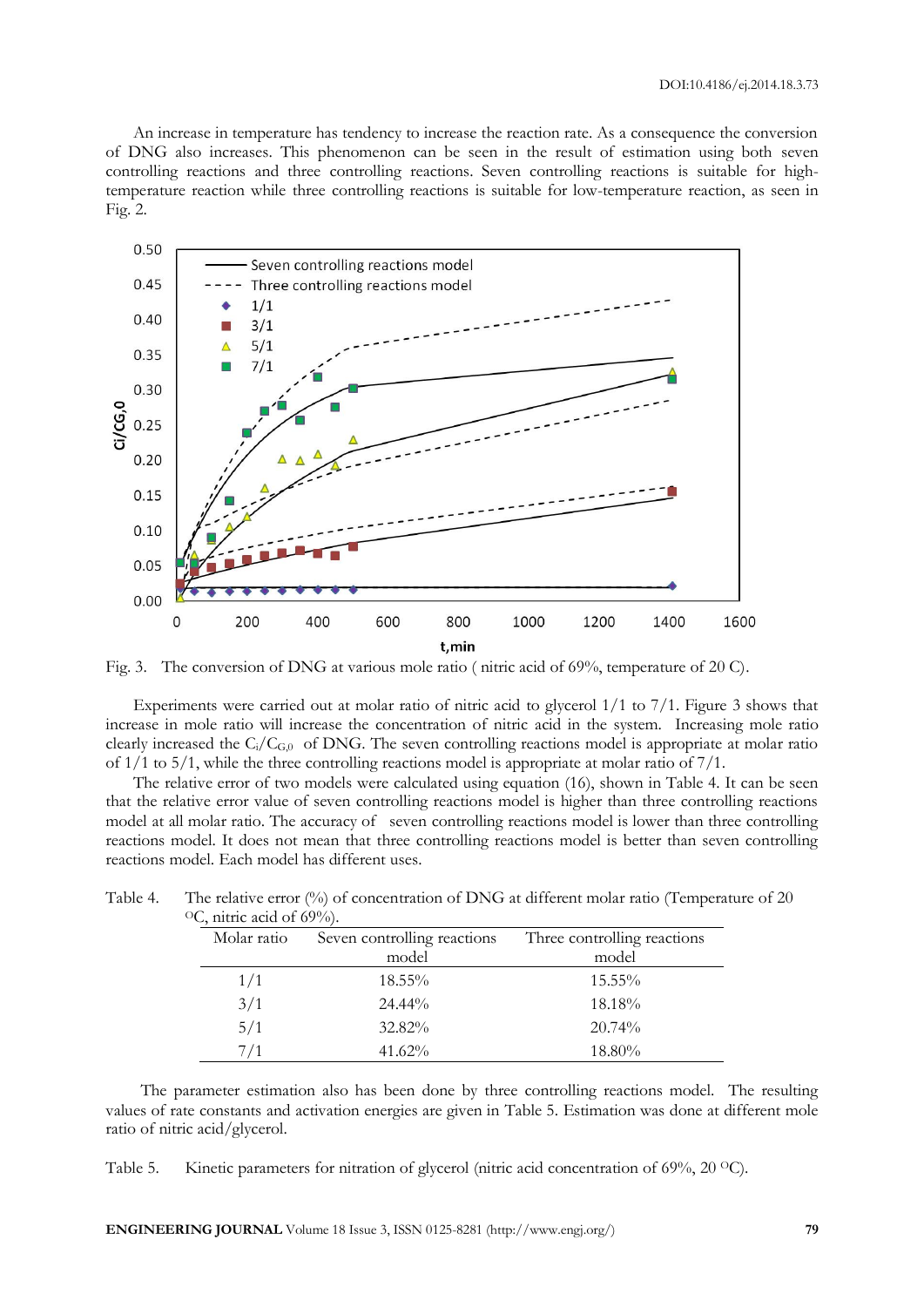| Reaction       | $k_{ref}$ , m <sup>3</sup> /(mol.s) .10 <sup>10</sup> |                  |                   |                   |
|----------------|-------------------------------------------------------|------------------|-------------------|-------------------|
| number         | 1/1                                                   | 3/1              | 5/1               | 7/1               |
| 1              | 4.10E6±1.25E9                                         | $6.13 \pm 0.03$  | $11.14 \pm 0.02$  | 42.22 $\pm 0.06$  |
| 2              | 1.55E4± 9.92E4                                        | 79.29 $\pm$ 0.3  | 131.31 $\pm 0.65$ | $206.87 \pm 1.10$ |
| 3              | $4.67 \pm 0.56$                                       | $2.83 \pm 0.06$  | $0.84 \pm 0.01$   | 1541.03±708.69    |
|                | Activation energy, kJ/mol                             |                  |                   |                   |
| 1              | $37.68 \pm 1,035.3$                                   | 35.66 $\pm$ 0.35 | $33.49 \pm 0.16$  | $54.01 \pm 0.13$  |
| $\mathfrak{D}$ | $50.24 \pm 379.5$                                     | $79.55 \pm 0.35$ | $79.55 \pm 0.44$  | $37.68 \pm 0.44$  |
| 3              | $29.31 \pm 11.79$                                     | $33.55 \pm 0.21$ | $33.49 \pm 0.13$  | $33.45 \pm 1.65$  |

Increase in mole ratio will increase the concentration of nitric acid in the system so the forward reaction rate will increase. Increase in mole ratio will increase the reaction rate constants as seen at Table 5. This fact supports the theory of the dependence of reaction rate on the concentration of the compounds present. Rate of reaction usually depends on concentration of reactants (and sometimes of products), and usually increases as concentration of reactants increases. The highest reaction constants were obtained at molar ratio 7/1.

The resulting kinetic parameter showed that the highest rate constant is formation of DNG. This phenomenon describe that DNG is main product of nitration of glycerol. The by-products of this reaction are MNG and TNG. This is similar with the result of seven controlling reactions model. Seven controlling reactions model and three controlling reactions model that developed represent the nitration process that occurs.

# **4. Conclusions**

The seven controlling reactions model and the three controlling reactions model have the similar trend. Both two models can represent the nitration process. The three controlling reactions model gives better fit than the seven controlling reactions model. Calculation of the three controlling reactions model can be done easier and faster than the seven controlling reactions model. The accuracy of the three controlling reactions model is higher. The advantage of the seven controlling reactions model is this model can predict all products of nitration. So this model can be used at preliminary design plant. The three controlling reactions model can be used at next step, as design of reactor.

# **Acknowledgment**

The authors thankfully acknowledge the Erasmus Mundus Programme EuroAsia which has awarded scholarships to the author, to Prof. Bengt Andersson and Assoc. Prof. Krister Ström for all the help and guidance, and to Chemical Engineering Division, Chemical and Biological Department, Chalmers University of Technology, Sweden for providing equipments and chemicals for this research.

### **References**

- [1] R. L. Willer, R. S. Day, and A. G. Stern, "Process for producing improved poly(glycidyl nitrate)," US Patent 5120827, 1992.
- [2] M. B. Talawar, R. Sivabalan, M. Anniyappan, G. M. Gore, S. N. Asthana, and B. R. Gandhe, "Emerging trends in advanced high energy materials," *Combustion, Explosion, and Shock Waves*, vol. 43, no. 1, pp. 62–72, 2007.
- [3] A. Provatas, "Energetic polymers and plasticisers for explosive formulations. A review of recent advances," DSTO Aeronautical and Maritime Research Laboratory, Melbourne, 2000.
- [4] R. L. Willer and D. K. McGrath, "Clean space motor/gas generator solid propellants," US Patent 5591936, 1997.
- [5] R. L. Willer and D. K. McGrath, "High performance large launch vehicle solid propellants," US Patent 5801325, 1998.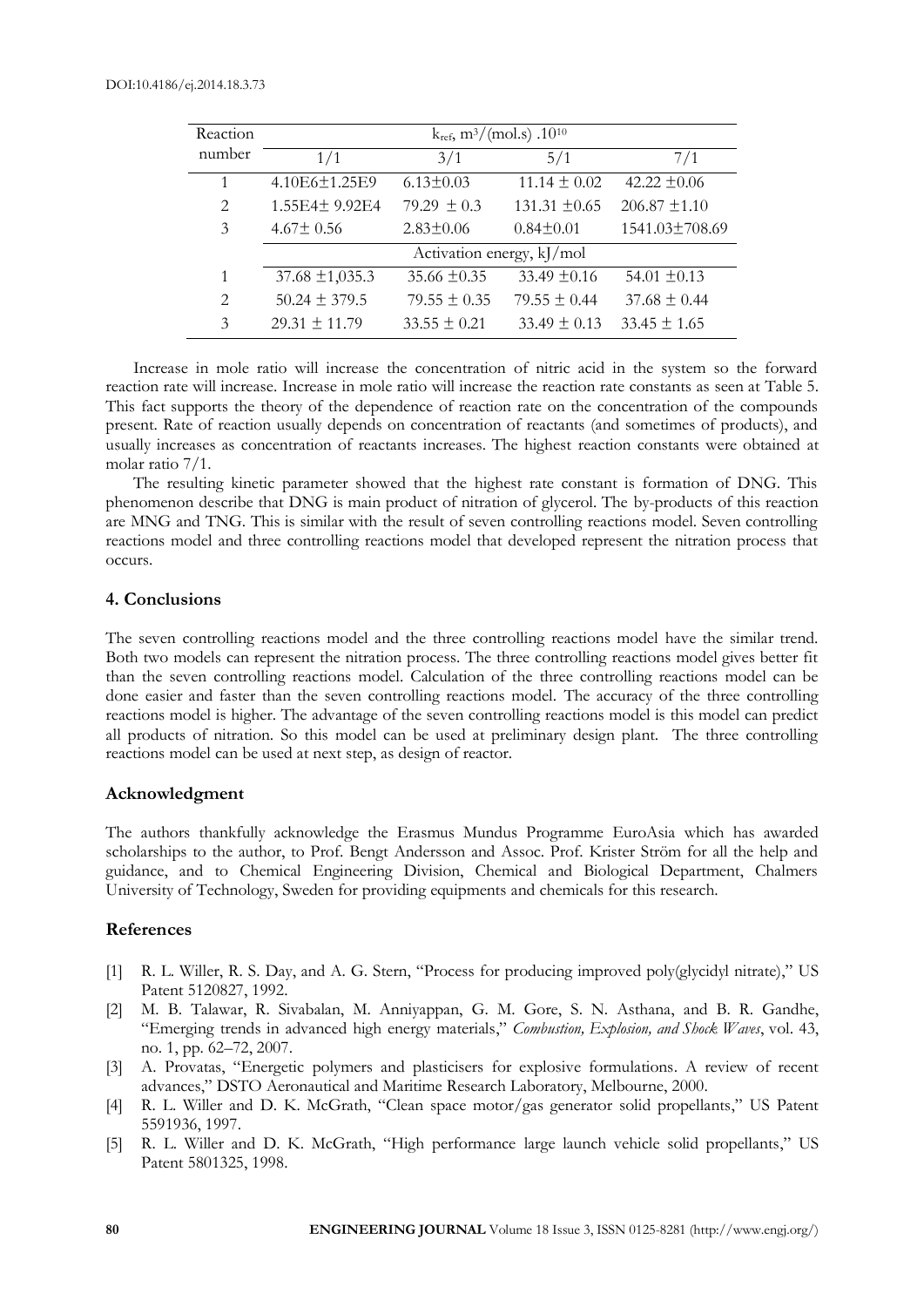- [6] T. K. Highsmith, A. J. Sanderson, L. F. Cannizzo, and R.M. Hajik, "Polymerization of poly(glycidyl nitrate) from high purity glycidyl nitrate synthesized from glycerol," US Patent 6362311, 2002.
- [7] E. Astuti, Supranto, Rochmadi, and A.Prasetya, "Studi kinetika reaksi pembuatan poliglisidil nitrat dari gliserol," in *National Conference on Chemical Engineering: Development of chemical technologies for the processing of natural resources in Indonesia*, UPN Veteran Yogyakarta, Indonesia, 2010, pp. E05-1-E05-6.
- [8] O. Chavalparit, M. Ongwandee, and K. Trangkaprasith, "Production of pelletized fuel from biodiesel-production wastes: oil palm fronds and crude glycerin," *Engineering Journal*, vol. 17, no. 4, pp. 61-70, 2013.
- [9] A. I. Kazakov, G. V. Lagodzinskaya, L. P. Andrienko, N. G. Yunda, A. M. Korolev, Yu. I. Rubtsov, G. B. Manelis, and L. T. Eremenko," Study of nitration equilibrium in the glycerin—aqueous nitric acid system. 2. Change in ΔH and ΔS in the nitration reactions," *Russian Chemical Bulletin*, vol. 39, no. 8, pp. 1560-1565, 1990.
- [10] J. M. Trowel, "Gas chromatographic determination of nitrated derivatives of glycerine in aged doublebase propellants," *Analytical Chemistry*, vol. 42, no. 12, pp. 1440-1442, 1970.
- [11] B. J. Alley and H. W. H. Dikes, "Gas-liquid chromatographic determination of nitroglycerine in pharmaceutical preparations, *J. Chromatogr.*, vol. 72 , pp. 182-186, 1972.
- [12] M. T. Rosseel and M. G. Bogaert, "Gas chromatography of the nitrate esters of glycerol, isosorbide and isomannide," *J. Chromatogr.*, vol. 64, pp 364-367, 1972.
- [13] A. S. Carlin, J. E Simmons, G. K. Shiu, A. O. Sager, V. K. Prasad, and J. P. Skelly, "Capillary gas chromatography (GC) analysis of nitroglycerin and its denitration Products in plasma," *Pharmaceutical Research*, vol. 5, no. 2, 1988.
- [14] J. J. Janssens, M. I. Selala, F. F. Daelemans, S. W. Andries, and P. J. C. Schepens, "Quantitative determination of nitroglycerin by capillary gas chromatography-electron capture detection," *Journal of Pharmaceud & Biomedical Analysis*, vol. 7, no. 12, pp. 1631-1634, 1989.
- [15] S. Hashimoto, E. Yamauchi, A. Kobayashi, K. Shigemi, H. Tsuruta, T. Yamashita, and Y. Tanaka, "The pharmacokinetics of trinitroglycerin and its metabolites in patients with chronic stable angina," *J Clin Pharmacol*, vol. 50, 373-376, 2000.
- [16] E. Astuti, Supranto, Rochmadi, and A. Prasetya, " Analisis kuantitatif senyawa kimia 1-MNG, 2- MNG, 1,3-DNG, 1,2-DNG dan NG produk reaksi nitrasi gliserol dengan metode gas chromatography," in *Chemistry and Chemistry Education Conference*, Universitas Jendral Soedirman Purwokerto, Indonesia, 2012, pp. 361-368.
- [17] A. I. Kazakov, G. V. Lagodzinskaya, L. P. Andrienko, N. G. Yunda, A. M. Korolev, Yu. I. Rubtsov, G. B. Manelis, and L. T. Eremenko, "Study of nitration equilibrium in the glycerin—aqueous nitric acid system.1. dependence of the equilibrium constants of nitration reactions on the temperature, acidity of the medium, and structure of the nitrated compound," *Russian Chemical Bulletin*, vol.39, no.8, pp. 1560-1565, 1990.
- [18] R. G. Coombes, R. B. Moodie, and K. Schofield, "Electrophilic aromatic substitution. Part I. The nitration of some reactive aromatic compounds in concentrated sulphuric and perchloric acids," *J. Chem. Soc. B*, pp. 800-804, 1968.
- [19] R. B. Moodie, K. Schofield, and G. D. Tobin, "Electrophilic aromatic substitution. Part 17. Products, kinetics, and mechanism of nitration in trifluoroacetic acid," *J. Chem. Soc., Perkin Trans. 2*, pp. 1688- 1693, 1977.
- [20] R. B. Moodie, K. Schofield, and G. D. Tobin, "Electrophilic aromatic substitution. Part 19. The nitration of some reactive aromatic compounds in perchloric acid," *J. Chem. Soc., Perkin Trans. 2*, pp. 318-323, 1978.
- [21] B. A. A. Van Woezik and K. R. Westerterp, "The nitric acid oxidation of 2-octanol," *Chem. Eng. and Process*, vol. 39, pp. 521–537, 2000.
- [22] E. L. Blackall, E. D. Hughes, S. C. Ingold, and R. B. Pearson, "Nitration at nitrogen and oxygen centres. Part II: Kinetics and mechanism of the conversion of alcohols, glycols and glycerol into their nitric esters, *J*. *Chem. Soc,* pp. 4366-4374, 1958.
- [23] Y. L. Rubtsov and A. I. Kazakov, "Equilibrium constants of nitration of alcohols and thermal stability of their nitrates," *Russian Chemical Bulletin*, vol. 46, no. 10, pp. 1707-1709, 1997.
- [24] M. Gumbleton, J. R. Cashman, and L. Z. Benet, "1,2- and 1,3-dinitrate metabolites of nitroglycerin: Spectroscopic characterization and initial administration to man, " *International Journal of Pharmaceutics*, vol. 71, pp. 175-186, 1991.